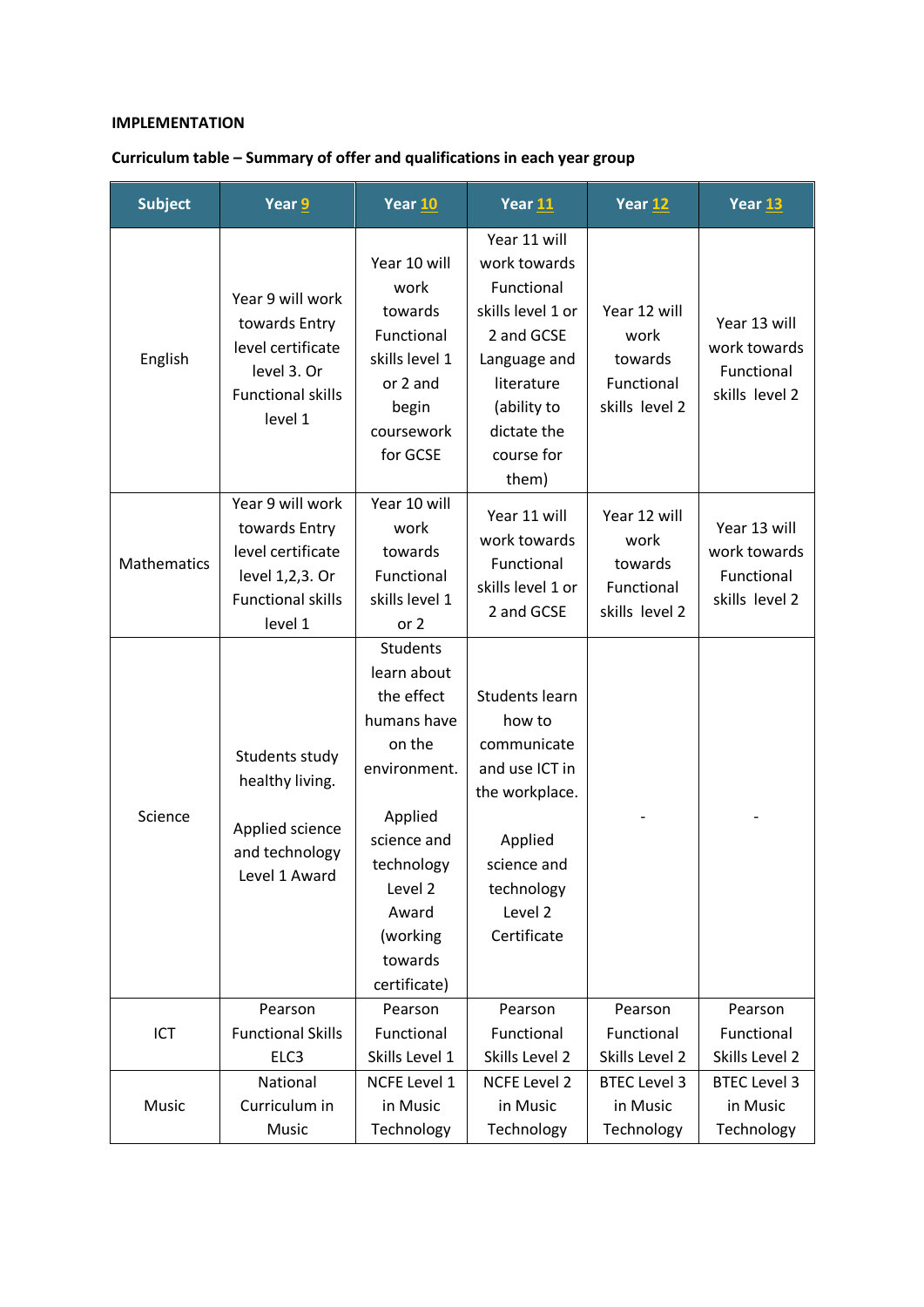| & 2 Technical<br>Award in<br>Sports<br>Health &<br>Specific<br>Fitness.<br>Qualification<br>(Such as FA<br><b>NCFE Level 1</b><br><b>NCFE Level 1</b><br>Sports<br>level 1<br>National<br>& 2 Technical<br>& 2 Technical<br>Specific<br>coaching<br>PE<br>Qualification<br>Curriculum<br>Award in<br>Award in<br>badge or PT<br>Health &<br>Core PE.<br>Health &<br>(Such as FA<br>qualification.)<br>level 1<br>Fitness.<br>Fitness.<br>bespoke to<br>coaching<br>Learners<br>badge.)<br>chosen career<br>bespoke to<br>path.<br>Learners<br>chosen |                         |  | NCFE Level 1 |  |
|------------------------------------------------------------------------------------------------------------------------------------------------------------------------------------------------------------------------------------------------------------------------------------------------------------------------------------------------------------------------------------------------------------------------------------------------------------------------------------------------------------------------------------------------------|-------------------------|--|--------------|--|
|                                                                                                                                                                                                                                                                                                                                                                                                                                                                                                                                                      |                         |  |              |  |
|                                                                                                                                                                                                                                                                                                                                                                                                                                                                                                                                                      |                         |  |              |  |
|                                                                                                                                                                                                                                                                                                                                                                                                                                                                                                                                                      |                         |  |              |  |
|                                                                                                                                                                                                                                                                                                                                                                                                                                                                                                                                                      |                         |  |              |  |
| career path.                                                                                                                                                                                                                                                                                                                                                                                                                                                                                                                                         |                         |  |              |  |
| <b>Students</b>                                                                                                                                                                                                                                                                                                                                                                                                                                                                                                                                      |                         |  |              |  |
| <b>Students</b><br>master<br>learn about<br><b>Students</b><br><b>Students</b>                                                                                                                                                                                                                                                                                                                                                                                                                                                                       |                         |  |              |  |
| complex<br>learn about<br>learn to cook<br>the business                                                                                                                                                                                                                                                                                                                                                                                                                                                                                              | <b>Food Studies</b>     |  |              |  |
| Students learn<br>dishes.<br>the business<br>complex<br>aspects of                                                                                                                                                                                                                                                                                                                                                                                                                                                                                   |                         |  |              |  |
| to cook basic<br>dishes.<br>aspects of<br>catering.                                                                                                                                                                                                                                                                                                                                                                                                                                                                                                  |                         |  |              |  |
| meals from<br>Home cooking<br>catering.                                                                                                                                                                                                                                                                                                                                                                                                                                                                                                              |                         |  |              |  |
| skills Level 2<br>scratch.<br>NVQ Diploma<br>Home                                                                                                                                                                                                                                                                                                                                                                                                                                                                                                    |                         |  |              |  |
| in Food<br>cooking skills<br>NVQ Diploma<br>Level 2 Food<br>Home cooking                                                                                                                                                                                                                                                                                                                                                                                                                                                                             |                         |  |              |  |
| in Food<br>Level 2<br>Production<br>skills Level 1<br>Safety and                                                                                                                                                                                                                                                                                                                                                                                                                                                                                     |                         |  |              |  |
| and Cooking<br>Production<br>Award<br>Hygiene for<br>Award                                                                                                                                                                                                                                                                                                                                                                                                                                                                                           |                         |  |              |  |
| Level 2<br>and Cooking<br>(working<br>Catering                                                                                                                                                                                                                                                                                                                                                                                                                                                                                                       |                         |  |              |  |
| (transcript<br>towards)<br>Level 2                                                                                                                                                                                                                                                                                                                                                                                                                                                                                                                   |                         |  |              |  |
| award)                                                                                                                                                                                                                                                                                                                                                                                                                                                                                                                                               |                         |  |              |  |
| Internal<br>Induction<br>Lubrication<br>$H&S+$                                                                                                                                                                                                                                                                                                                                                                                                                                                                                                       |                         |  |              |  |
| Ignition<br>housekeeping<br>systems<br>engine                                                                                                                                                                                                                                                                                                                                                                                                                                                                                                        |                         |  |              |  |
| <b>Braking</b><br>in the<br>systems.<br>systems<br>Transmission                                                                                                                                                                                                                                                                                                                                                                                                                                                                                      |                         |  |              |  |
| Motorcycle<br>systems<br>automotive<br>Wheels &<br>electronics.<br>environment<br>systems                                                                                                                                                                                                                                                                                                                                                                                                                                                            | Motor Bike<br>Mechanics |  |              |  |
| tyre systems<br>Job roles in<br>Motorcycle                                                                                                                                                                                                                                                                                                                                                                                                                                                                                                           |                         |  |              |  |
| Motor vehicle<br>chassis.<br>Steering &<br>the                                                                                                                                                                                                                                                                                                                                                                                                                                                                                                       |                         |  |              |  |
| Motorcycle<br>maintenance &<br>suspension<br>automotive                                                                                                                                                                                                                                                                                                                                                                                                                                                                                              |                         |  |              |  |
| systems<br>work<br>preparation<br>repair<br>3902-01<br>environment<br>and                                                                                                                                                                                                                                                                                                                                                                                                                                                                            |                         |  |              |  |
| Certificate<br>Motor<br>Fabrication,<br>inspection.                                                                                                                                                                                                                                                                                                                                                                                                                                                                                                  |                         |  |              |  |
| Year 1<br>vehicle<br>tool &                                                                                                                                                                                                                                                                                                                                                                                                                                                                                                                          |                         |  |              |  |
| Level 1<br>maintenance<br>measuring                                                                                                                                                                                                                                                                                                                                                                                                                                                                                                                  |                         |  |              |  |
| & repair<br>Routine                                                                                                                                                                                                                                                                                                                                                                                                                                                                                                                                  |                         |  |              |  |
| 3902-01<br>Plus 3 online<br>motorcycle<br>Certificate<br>maintenance<br>tests                                                                                                                                                                                                                                                                                                                                                                                                                                                                        |                         |  |              |  |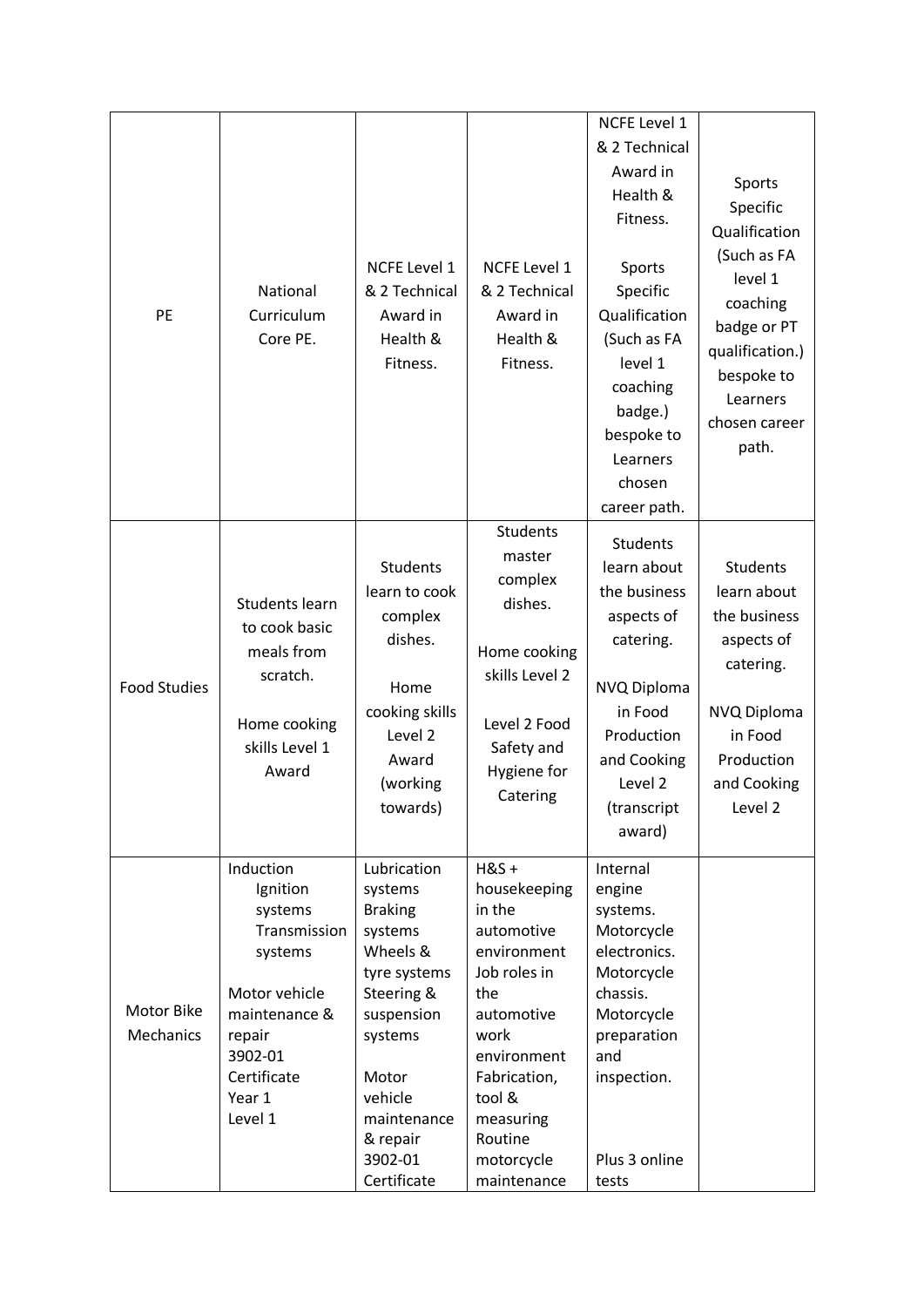|                               |                                                                                                                                                                                                    | Year 2<br>Level 1                                                                                                                                                                                         | Plus 2 online<br>tests<br>4290-32<br>Diploma<br>Year 1<br>Level 2<br>Motorcycle<br>maintenance<br>and repair                                                                                                                                                                                             | 4290-32<br>Diploma<br>Year 2<br>Level 2<br>Motorcycle<br>maintenance<br>and repair                                                                                                                                                                                                                                                 |                                                                                                                                                                                                                                                                                                                                                                                                                               |
|-------------------------------|----------------------------------------------------------------------------------------------------------------------------------------------------------------------------------------------------|-----------------------------------------------------------------------------------------------------------------------------------------------------------------------------------------------------------|----------------------------------------------------------------------------------------------------------------------------------------------------------------------------------------------------------------------------------------------------------------------------------------------------------|------------------------------------------------------------------------------------------------------------------------------------------------------------------------------------------------------------------------------------------------------------------------------------------------------------------------------------|-------------------------------------------------------------------------------------------------------------------------------------------------------------------------------------------------------------------------------------------------------------------------------------------------------------------------------------------------------------------------------------------------------------------------------|
| Construction<br><b>Skills</b> | London<br>City&Guilds<br>entry level<br>certificate and<br>level 1<br>certificate in<br>Construction<br>Skills.<br>Completing tasks<br>in carpentry,<br>plumbing,<br>electrics and<br>bricklaying. | London<br>City&Guilds<br>diploma in<br>Construction<br>Skills.<br>Furthering<br>existing<br>knowledge<br>and covering<br>new areas<br>such as<br>painting and<br>decorating,<br>tiling and<br>plastering. | To complete a<br><b>Trade Specific</b><br>level 1<br>certificate<br>from a range<br>of 7 different<br>trades. This<br>will help<br>students gain<br>access to an<br>apprenticeship<br>in that area.<br>Level 2<br>Technical<br>award in<br>Construction<br>in the Built<br>Environment.<br>construction. | To complete<br>Level 2<br>technical<br>award in<br>Construction<br>in the Built<br>Environment.<br>Students will<br>go on to<br>complete a<br>level 1<br>certificate in<br>Health and<br>Safety within<br>a<br>Construction<br>Environment.<br>This<br>qualification<br>is now<br>required<br>when<br>applying for<br>a CSCS card. | To complete<br>level <sub>2</sub><br>Technical<br>award in<br>Construction<br>in the Built<br>Environment.<br>This will give<br>learners a<br>much deeper<br>more<br>profound<br>knowledge of<br>the industry<br>as a whole.<br>Covering<br>areas such as,<br>different<br>roles and<br>career<br>opportunities,<br>processes of<br>planning and<br>managing a<br>construction<br>project and<br>sustainable<br>construction. |
| Independent                   |                                                                                                                                                                                                    | Students will                                                                                                                                                                                             |                                                                                                                                                                                                                                                                                                          |                                                                                                                                                                                                                                                                                                                                    |                                                                                                                                                                                                                                                                                                                                                                                                                               |
| Financial<br>Studies          | N/A                                                                                                                                                                                                | learn about<br>money,                                                                                                                                                                                     | Terms and skills<br>are deepened                                                                                                                                                                                                                                                                         | Terms and<br>skills are                                                                                                                                                                                                                                                                                                            |                                                                                                                                                                                                                                                                                                                                                                                                                               |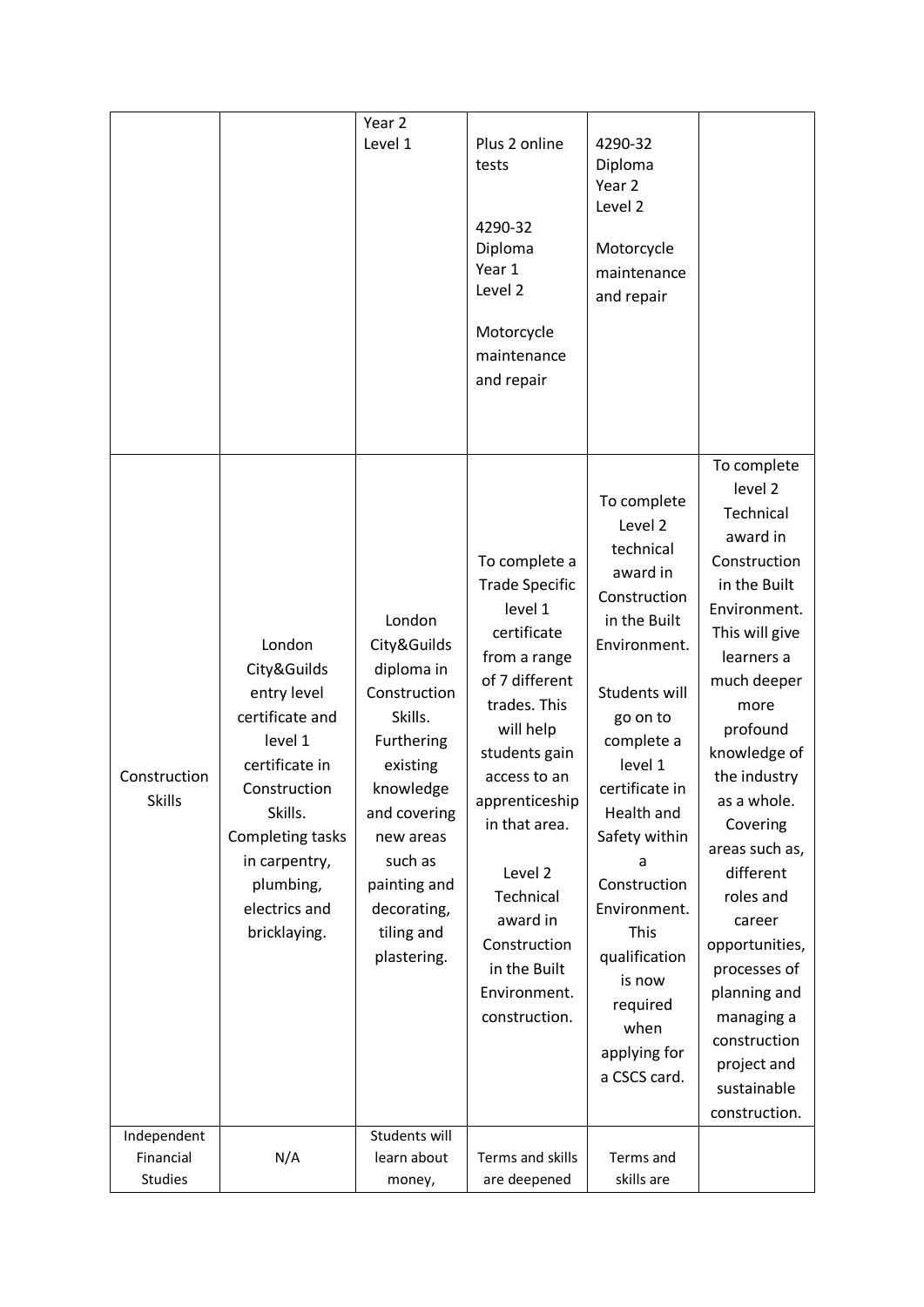|                         | budgeting       | as well as        | deepened as     |                    |
|-------------------------|-----------------|-------------------|-----------------|--------------------|
|                         | savings,        | information       | well as         |                    |
|                         | banking and     | about financial   | information     |                    |
|                         | essential later | dangers and       | about financial |                    |
|                         | life skills     | consequences      | dangers and     |                    |
|                         | Level 1         | of poor financial | consequences    |                    |
|                         |                 | decisions and     | of poor         |                    |
|                         |                 | finally about the | financial       |                    |
|                         |                 | financial sector  | decisions and   |                    |
|                         |                 | and               | finally about   |                    |
|                         |                 | employability.    | the financial   |                    |
|                         |                 | Level 2           | sector and      |                    |
|                         |                 |                   | employability.  |                    |
|                         |                 |                   | Level 2         |                    |
|                         |                 |                   | <b>Students</b> |                    |
|                         |                 |                   | offered GCSE    |                    |
|                         |                 |                   | Art, Craft and  |                    |
|                         |                 |                   | Design award.   |                    |
| Students will learn     | Formal skills   | Students will     | They will       |                    |
| a range of basic        | are             | master formal     | create a broad  |                    |
| skills using a          | implemented     | skills further as | range of        | Completion of      |
| variety of              | them into       | well as           | project based   | <b>GCSE</b> course |
|                         | project based   |                   | portfolio       |                    |
| mediums and gain<br>ART | learning.       | developing a      | coursework.     | dependant on       |
| knowledge and           | Students will   | range of craft    | Followed by     | student and        |
| understanding of        | build           | skills using      | an              | starting point.    |
| the formal              | individual      | project based     | independent     |                    |
| elements of art.        | portfolios.     | learning.         | exam project    |                    |
| Start of L1 course.     | NCFE L1         | NCFE L1 and 2     | and final       |                    |
|                         |                 |                   | exam.           |                    |
|                         |                 |                   |                 |                    |
|                         |                 |                   | GCSE Art, Craft |                    |
|                         |                 |                   | and Design.     |                    |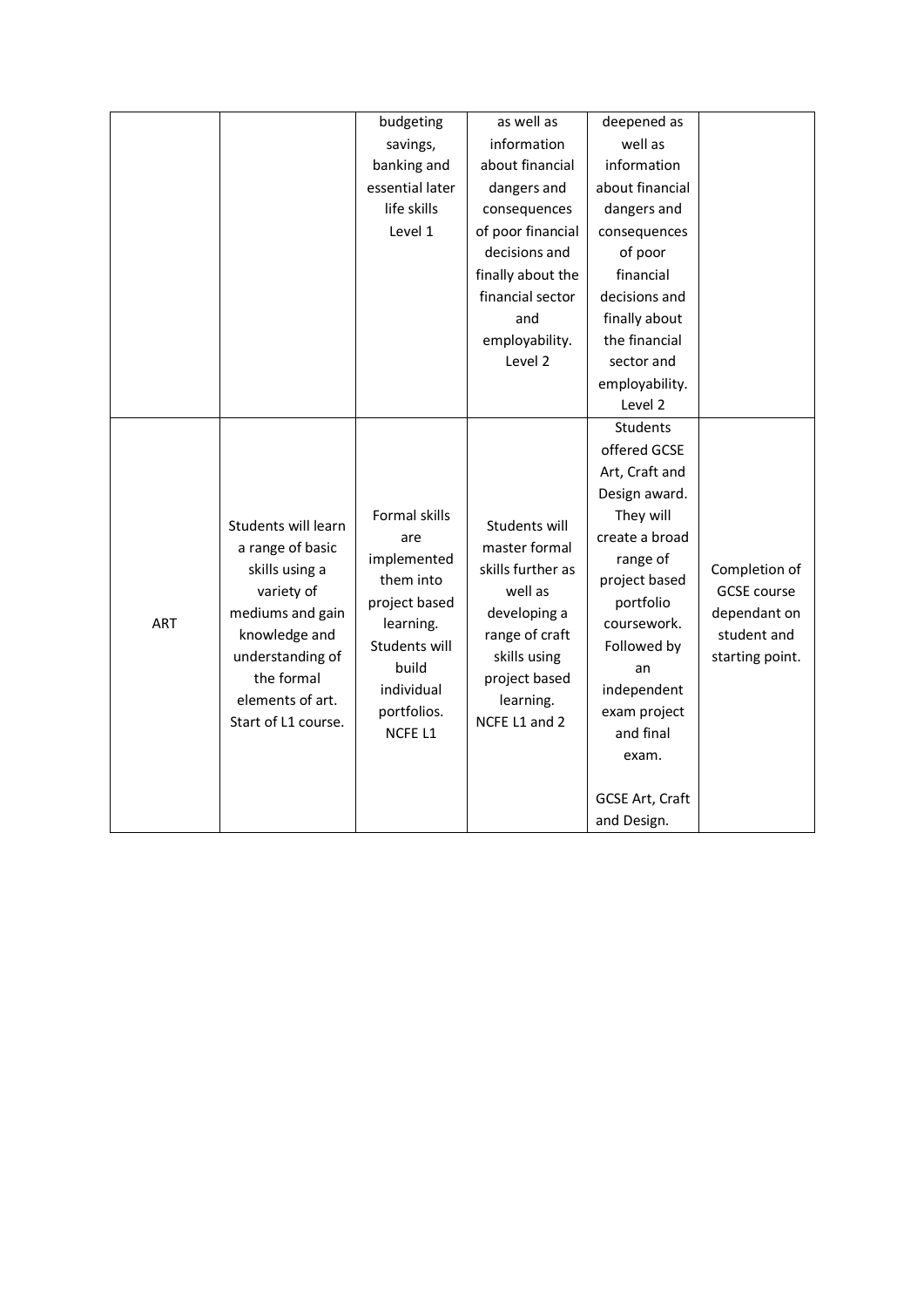| <b>Subject</b> | Year 9                                                                                                                       | Year 10                                                                | Year 11                                                                                                        | Year <sub>12</sub>                                                                                                                    | <b>Year 13</b>                                                                                                                                   |
|----------------|------------------------------------------------------------------------------------------------------------------------------|------------------------------------------------------------------------|----------------------------------------------------------------------------------------------------------------|---------------------------------------------------------------------------------------------------------------------------------------|--------------------------------------------------------------------------------------------------------------------------------------------------|
| <b>PSHE</b>    | NCFE CACHE LEVEL 1<br>AWARD IN MENTAL HEALTH<br><b>AWARENESS</b>                                                             | NCFE CACHE LEVEL 1 AWARD<br>IN MENTAL HEALTH<br>AWARENESS              | NCFE CACHE LEVEL 1 AWARD<br>IN MENTAL HEALTH<br><b>AWARENESS</b>                                               |                                                                                                                                       | <b>NCFE CACHE</b><br>LEVEL <sub>2</sub><br><b>CERTIFICATE IN</b><br><b>RELATIONSHIPS,</b><br><b>SEX AND</b><br><b>HEALTH</b><br><b>EDUCATION</b> |
|                | NCFE CACHE LEVEL 1<br>AWARD IN AWARENESS OF<br><b>SUBSTANCE MISUSE</b>                                                       | NCFE CACHE LEVEL 1 AWARD<br>IN AWARENESS OF<br><b>SUBSTANCE MISUSE</b> | NCFE CACHE LEVEL 1 AWARD<br>IN AWARENESS OF SUBSTANCE<br><b>MISUSE</b>                                         |                                                                                                                                       |                                                                                                                                                  |
|                | NCFE CACHE LEVEL 1<br>AWARD IN SEXUAL HEALTH<br><b>AWARENESS</b>                                                             | NCFE CACHE LEVEL 1 AWARD<br>IN SEXUAL HEALTH<br>AWARENESS              | NCFE CACHE LEVEL 1 AWARD<br>IN SEXUAL HEALTH<br>AWARENESS                                                      | <b>NCFE CACHE</b><br>LEVEL 2<br><b>CERTIFICATE IN</b><br><b>RELATIONSHIPS,</b><br><b>SEX AND</b><br><b>HEALTH</b><br><b>EDUCATION</b> |                                                                                                                                                  |
|                | NCFE CACHE LEVEL 1<br>AWARD IN ALCOHOL<br><b>AWARENESS</b>                                                                   | NCFE CACHE LEVEL 1 AWARD<br>IN ALCOHOL AWARENESS                       | NCFE CACHE LEVEL 1 AWARD<br>IN ALCOHOL AWARENESS                                                               |                                                                                                                                       |                                                                                                                                                  |
|                | NCFE CACHE LEVEL 1<br><b>AWARD IN STRESS</b><br>AWARENESS                                                                    | NCFE CACHE LEVEL 1 AWARD<br><b>IN STRESS AWARENESS</b>                 | NCFE CACHE LEVEL 1 AWARD<br>IN STRESS AWARENESS                                                                |                                                                                                                                       |                                                                                                                                                  |
|                | NCFE CACHE LEVEL 1<br><b>CERTIFICATE IN WELL-BEING</b><br>NCFE LEVEL 1 AWARD IN<br>PERSONAL AND SOCIAL<br><b>DEVELOPMENT</b> | NCFE CACHE LEVEL 1<br><b>CERTIFICATE IN WELL-BEING</b>                 | NCFE CACHE LEVEL 1<br>CERTIFICATE IN WELL-BEING                                                                |                                                                                                                                       |                                                                                                                                                  |
|                |                                                                                                                              | <b>NCFE LEVEL 1 AWARD IN</b><br>PERSONAL AND SOCIAL<br>DEVELOPMENT     | NCFE LEVEL 1 AWARD IN<br>PERSONAL AND SOCIAL<br><b>DEVELOPMENT</b>                                             |                                                                                                                                       |                                                                                                                                                  |
|                |                                                                                                                              |                                                                        | <b>NCFE CACHE LEVEL 2</b><br><b>CERTIFICATE IN</b><br><b>RELATIONSHIPS, SEX AND</b><br><b>HEALTH EDUCATION</b> |                                                                                                                                       |                                                                                                                                                  |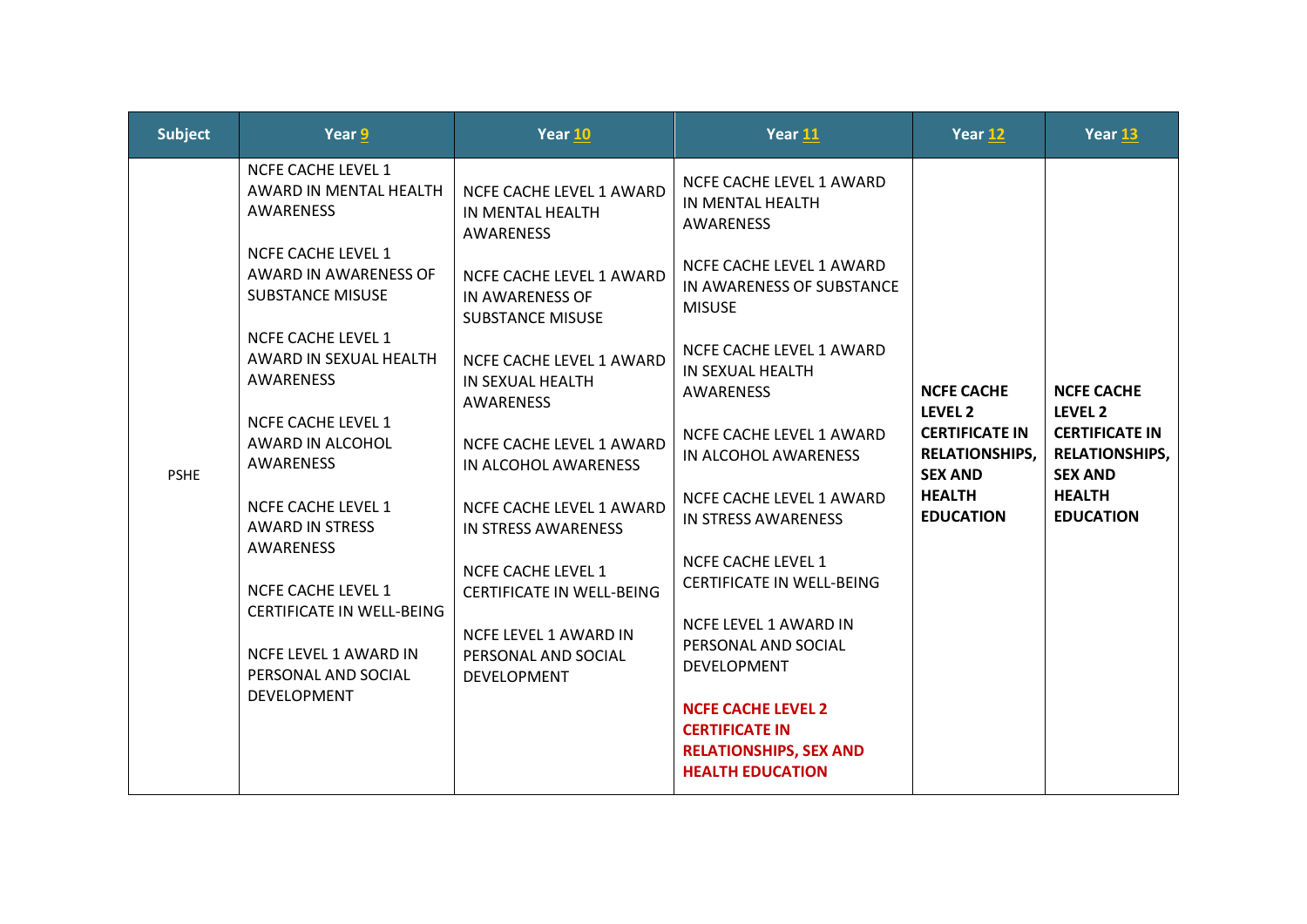**NCFE** only offer Level 1 certificates in these units. They do however, offer a Level 2 certificate in relationships, sex and health education.

**YEAR 9 and 10** – Due to the GLH, this is a 2 year programme with each unit being achievable once completed. Each unit holds Its own qualification and there is no combined qualification for achieving all of these units. Therefore, the pupils are able to achieve stand-alone unit qualifications at their own pace.

**YEAR 11**, have previously studied some or all of these areas and will have the evidence to support this. This evidence can be used to enter the students for these qualifications (if allowed) by submitting the already completed work which was pitched at level 2 so will fulfil the level 1 criteria.

Focus can then be on working towards the Level 2 certificate in relationships, sex and health education.

**Years 12 and 13** will solely focus on the Level 2 certificate in relationships, sex and health education (due to the GLH)

Moving forwards, the students who complete the Level 2 certificate in relationships, sex and health education, will be able to complete the Level 1 units that they haven't completed.

The PSHE programme can be rolled over throughout the years to enable the students to complete as many of the units throughout the 3- 4 years that they are studying PSHE.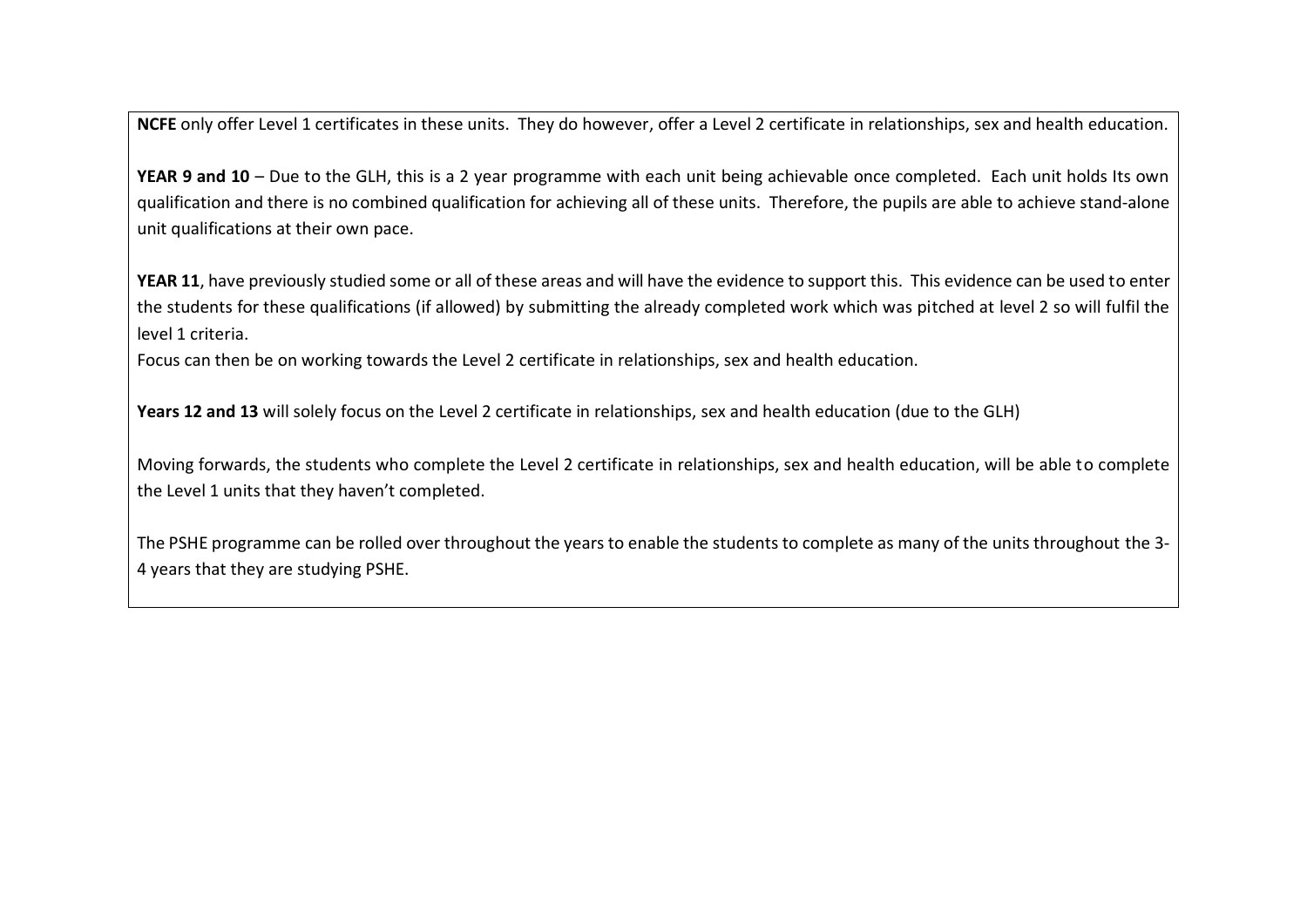**Extra-curricular activities:** We provide a variety of extra-curricular/enrichment activities for our students that enhance their learning experience. The activities range from educational trips and visits – a list of the extra-curricular/enrichment activities available for each year group is available below. Extra-curricular/enrichment activities are designed to enhance students' learning experience, form personal connections between students and their peers, and teach skills essential for life after school.

## **Extra-curricular activities table**

| <b>EHCP &amp;</b><br><b>SEMH</b> | Year 9                    | <b>Year 10</b>            | Year <sub>11</sub>                   | Year <sub>12</sub>        | Year <sub>13</sub>        |
|----------------------------------|---------------------------|---------------------------|--------------------------------------|---------------------------|---------------------------|
|                                  |                           |                           |                                      | London Special            | London Special            |
|                                  |                           |                           |                                      | League Football           | League Football           |
|                                  |                           | London Special            | London Special                       | Tournament.               | Tournament.               |
|                                  |                           | League Football           | League Football                      | Twickenham                | Twickenham                |
|                                  | London Special            | Tournament.               | Tournament.                          | Stadium and               | Stadium and               |
| PE                               | League Football           | Twickenham                | Twickenham                           | Museum Tour.              | Museum Tour.              |
|                                  | Tournament.               | Stadium and               | Stadium and                          | Crystal Palace FC         | Crystal Palace FC         |
|                                  |                           | Museum Tour.              | Museum Tour.                         | development               | development               |
|                                  |                           |                           |                                      | squads training           | squads training           |
|                                  |                           |                           |                                      | session                   | session                   |
|                                  |                           |                           |                                      | observations.             | observations.             |
|                                  | Trip to locked in a       |                           | Trip to Bank of                      | Trip to Bank of           | Trip to Bank of           |
| Maths                            | room                      | Emirate stadium           | <b>England Proposed</b>              | <b>England Proposed</b>   | <b>England Proposed</b>   |
|                                  |                           |                           | link with IFS                        | link with IFS             | link with IFS             |
|                                  | 1) DJing Skills           | 1) DJing Skills           | 1) DJing Skills                      | 1) DJing Skills           | 1) DJing Skills           |
|                                  | 2) Band                   | 2) Band                   | 2) Band                              | 2) Band                   | 2) Band                   |
|                                  | 3) Practise               | 3) Practise               | 3) Practise                          | 3) Practise               | 3) Practise               |
|                                  | Garageband and            | Garageband and            | Garageband and                       | Garageband and            | Garageband and            |
| Intervention                     | Logic Pro Music           | Logic Pro Music           | Logic Pro Music                      | Logic Pro Music           | Logic Pro Music           |
| - Music                          | Production                | Production                | Production<br>Production             |                           | Production                |
|                                  | Sessions                  | Sessions                  | Sessions                             | Sessions                  |                           |
|                                  | 4) Music Theatre          | 4) Music Theatre          | 4) Music Theatre<br>4) Music Theatre |                           | 4) Music Theatre          |
|                                  | <b>Trips</b>              | <b>Trips</b>              | <b>Trips</b>                         | <b>Trips</b>              | <b>Trips</b>              |
|                                  | 5) Music Studio           | 5) Music Studio           | 5) Music Studio                      | 5) Music Studio           | 5) Music Studio           |
|                                  | <b>Recording Sessions</b> | <b>Recording Sessions</b> | <b>Recording Sessions</b>            | <b>Recording Sessions</b> | <b>Recording Sessions</b> |
|                                  | <b>Construction Site</b>  | <b>Construction Site</b>  | <b>Construction Site</b>             | <b>Construction Site</b>  | <b>Construction Site</b>  |
| Intervention                     | Visits; Personally        | Visits; Personally        | Visits; Personally                   | Visits; Personally        | Visits; Personally        |
| Construction                     | Projects Designed         | Projects Designed         | Projects Designed                    | Projects Designed         | <b>Projects Designed</b>  |
|                                  | by Students               | by Students               | by Students;                         | by Students; CSCS         | by Students;              |
|                                  |                           |                           | <b>CSCS card training</b>            | card training             | <b>CSCS card training</b> |
| Intervention                     | Drop down days to         | Drop down days to         | Drop down days to                    | Drop down days to         | Drop down days to         |
| <b>PSHE</b>                      | include visits from:      | include visits from:      | include visits from:                 | include visits from:      | include visits from:      |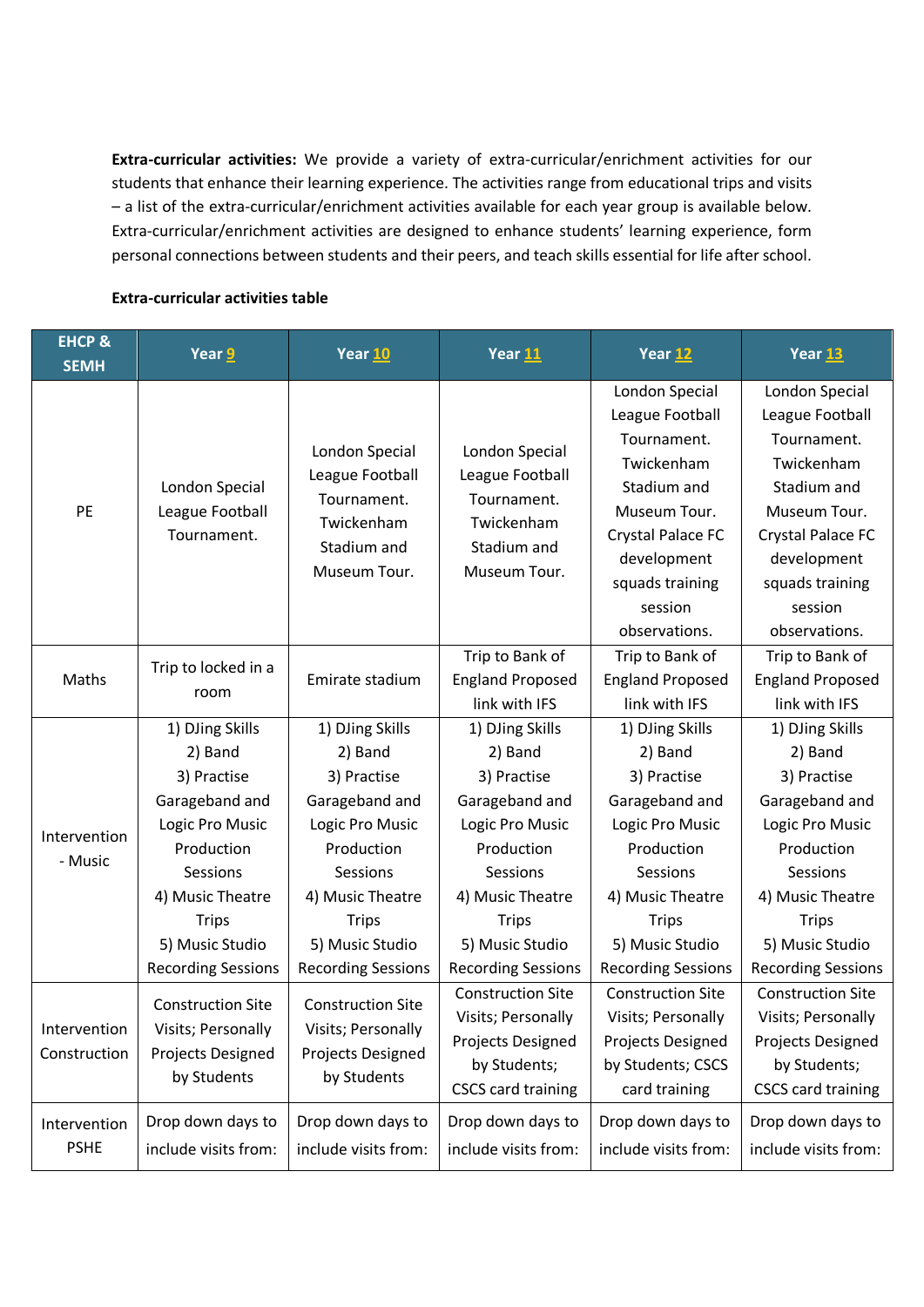|            | Esteem, Metro and                                                                                                                                                                                                                   | Esteem, Metro and                                                                                                                                                                                                                                                       | Esteem, Metro and                                                                                                                                                                                                                                                       | Esteem, Metro and                                                                                                                                                                                                                                                         | Esteem, Metro and                                                                                                                                                                                                                                                         |
|------------|-------------------------------------------------------------------------------------------------------------------------------------------------------------------------------------------------------------------------------------|-------------------------------------------------------------------------------------------------------------------------------------------------------------------------------------------------------------------------------------------------------------------------|-------------------------------------------------------------------------------------------------------------------------------------------------------------------------------------------------------------------------------------------------------------------------|---------------------------------------------------------------------------------------------------------------------------------------------------------------------------------------------------------------------------------------------------------------------------|---------------------------------------------------------------------------------------------------------------------------------------------------------------------------------------------------------------------------------------------------------------------------|
|            | Straight                                                                                                                                                                                                                            | Straight                                                                                                                                                                                                                                                                | Straight                                                                                                                                                                                                                                                                | Straight                                                                                                                                                                                                                                                                  | Straight                                                                                                                                                                                                                                                                  |
|            | Talking external                                                                                                                                                                                                                    | Talking external                                                                                                                                                                                                                                                        | Talking external                                                                                                                                                                                                                                                        | Talking external                                                                                                                                                                                                                                                          | Talking external                                                                                                                                                                                                                                                          |
|            | agencies.                                                                                                                                                                                                                           | agencies.                                                                                                                                                                                                                                                               | agencies.                                                                                                                                                                                                                                                               | agencies.                                                                                                                                                                                                                                                                 | agencies.                                                                                                                                                                                                                                                                 |
|            | Topics covered                                                                                                                                                                                                                      | Topics covered                                                                                                                                                                                                                                                          | Topics covered                                                                                                                                                                                                                                                          | Topics covered                                                                                                                                                                                                                                                            | Topics covered                                                                                                                                                                                                                                                            |
|            | include:                                                                                                                                                                                                                            | include:                                                                                                                                                                                                                                                                | include:                                                                                                                                                                                                                                                                | include:                                                                                                                                                                                                                                                                  | include:                                                                                                                                                                                                                                                                  |
|            | Sex and the                                                                                                                                                                                                                         | Sex and the                                                                                                                                                                                                                                                             | Sex and the                                                                                                                                                                                                                                                             | Sex and the                                                                                                                                                                                                                                                               | Sex and the                                                                                                                                                                                                                                                               |
|            | $\bullet$                                                                                                                                                                                                                           | $\bullet$                                                                                                                                                                                                                                                               | $\bullet$                                                                                                                                                                                                                                                               | $\bullet$                                                                                                                                                                                                                                                                 | $\bullet$                                                                                                                                                                                                                                                                 |
|            | law                                                                                                                                                                                                                                 | law                                                                                                                                                                                                                                                                     | law                                                                                                                                                                                                                                                                     | law                                                                                                                                                                                                                                                                       | law                                                                                                                                                                                                                                                                       |
|            | Sexuality<br>$\bullet$                                                                                                                                                                                                              | Sexuality<br>$\bullet$                                                                                                                                                                                                                                                  | Sexuality<br>$\bullet$                                                                                                                                                                                                                                                  | Sexuality                                                                                                                                                                                                                                                                 | Sexuality<br>$\bullet$                                                                                                                                                                                                                                                    |
|            | Relationships<br>$\bullet$<br>and self<br>confidence                                                                                                                                                                                | Relationships<br>$\bullet$<br>and self<br>confidence                                                                                                                                                                                                                    | Relationships<br>$\bullet$<br>and self<br>confidence                                                                                                                                                                                                                    | Relationships<br>and self<br>confidence                                                                                                                                                                                                                                   | Relationships<br>$\bullet$<br>and self<br>confidence                                                                                                                                                                                                                      |
|            | Sexually                                                                                                                                                                                                                            | Sexually                                                                                                                                                                                                                                                                | Sexually                                                                                                                                                                                                                                                                | Sexually                                                                                                                                                                                                                                                                  | Sexually                                                                                                                                                                                                                                                                  |
|            | $\bullet$                                                                                                                                                                                                                           | $\bullet$                                                                                                                                                                                                                                                               | $\bullet$                                                                                                                                                                                                                                                               | $\bullet$                                                                                                                                                                                                                                                                 | $\bullet$                                                                                                                                                                                                                                                                 |
|            | transmitted                                                                                                                                                                                                                         | transmitted                                                                                                                                                                                                                                                             | transmitted                                                                                                                                                                                                                                                             | transmitted                                                                                                                                                                                                                                                               | transmitted                                                                                                                                                                                                                                                               |
|            | infections                                                                                                                                                                                                                          | infections                                                                                                                                                                                                                                                              | infections                                                                                                                                                                                                                                                              | infections                                                                                                                                                                                                                                                                | infections                                                                                                                                                                                                                                                                |
|            | Contraception                                                                                                                                                                                                                       | Contraception                                                                                                                                                                                                                                                           | Contraception                                                                                                                                                                                                                                                           | Contraception                                                                                                                                                                                                                                                             | Contraception                                                                                                                                                                                                                                                             |
|            | $\bullet$                                                                                                                                                                                                                           | $\bullet$                                                                                                                                                                                                                                                               | $\bullet$                                                                                                                                                                                                                                                               | $\bullet$                                                                                                                                                                                                                                                                 | $\bullet$                                                                                                                                                                                                                                                                 |
|            | Teenage                                                                                                                                                                                                                             | Teenage                                                                                                                                                                                                                                                                 | Teenage                                                                                                                                                                                                                                                                 | Teenage                                                                                                                                                                                                                                                                   | Teenage                                                                                                                                                                                                                                                                   |
|            | $\bullet$                                                                                                                                                                                                                           | $\bullet$                                                                                                                                                                                                                                                               | $\bullet$                                                                                                                                                                                                                                                               | $\bullet$                                                                                                                                                                                                                                                                 | $\bullet$                                                                                                                                                                                                                                                                 |
|            | pregnancy                                                                                                                                                                                                                           | pregnancy                                                                                                                                                                                                                                                               | pregnancy                                                                                                                                                                                                                                                               | pregnancy                                                                                                                                                                                                                                                                 | pregnancy                                                                                                                                                                                                                                                                 |
| Motor Bike | Riding trips across<br>the year groups $-$<br>Transferable life<br>skills in students<br>later life<br>Students are able<br>to bring their own<br>personal bikes into<br>school to learn to<br>service, maintain<br>and repair them | Riding trips across<br>the year groups -<br>Transferable life<br>skills in students<br>later life<br>Students are able<br>to bring their own<br>personal bikes into<br>school to learn to<br>service, maintain<br>and repair them<br>preparation for<br><b>CBT</b> test | Riding trips across<br>the year groups -<br>Transferable life<br>skills in students<br>later life<br>Students are able<br>to bring their own<br>personal bikes into<br>school to learn to<br>service, maintain<br>and repair them<br>preparation for<br><b>CBT</b> test | Riding trips across<br>the year groups $-$<br>Transferable life<br>skills in students<br>later life<br>Students are able<br>to bring their own<br>personal bikes into<br>school to learn to<br>service, maintain<br>and repair them<br>Preparation for car<br>theory test | Riding trips across<br>the year groups $-$<br>Transferable life<br>skills in students<br>later life<br>Students are able<br>to bring their own<br>personal bikes into<br>school to learn to<br>service, maintain<br>and repair them<br>Preparation for car<br>theory test |
| Art        | Trip to London                                                                                                                                                                                                                      | Trip to London                                                                                                                                                                                                                                                          | Trip to London                                                                                                                                                                                                                                                          | Trip to London                                                                                                                                                                                                                                                            | Trip to London                                                                                                                                                                                                                                                            |
|            | galleries                                                                                                                                                                                                                           | galleries                                                                                                                                                                                                                                                               | galleries                                                                                                                                                                                                                                                               | galleries                                                                                                                                                                                                                                                                 | galleries                                                                                                                                                                                                                                                                 |